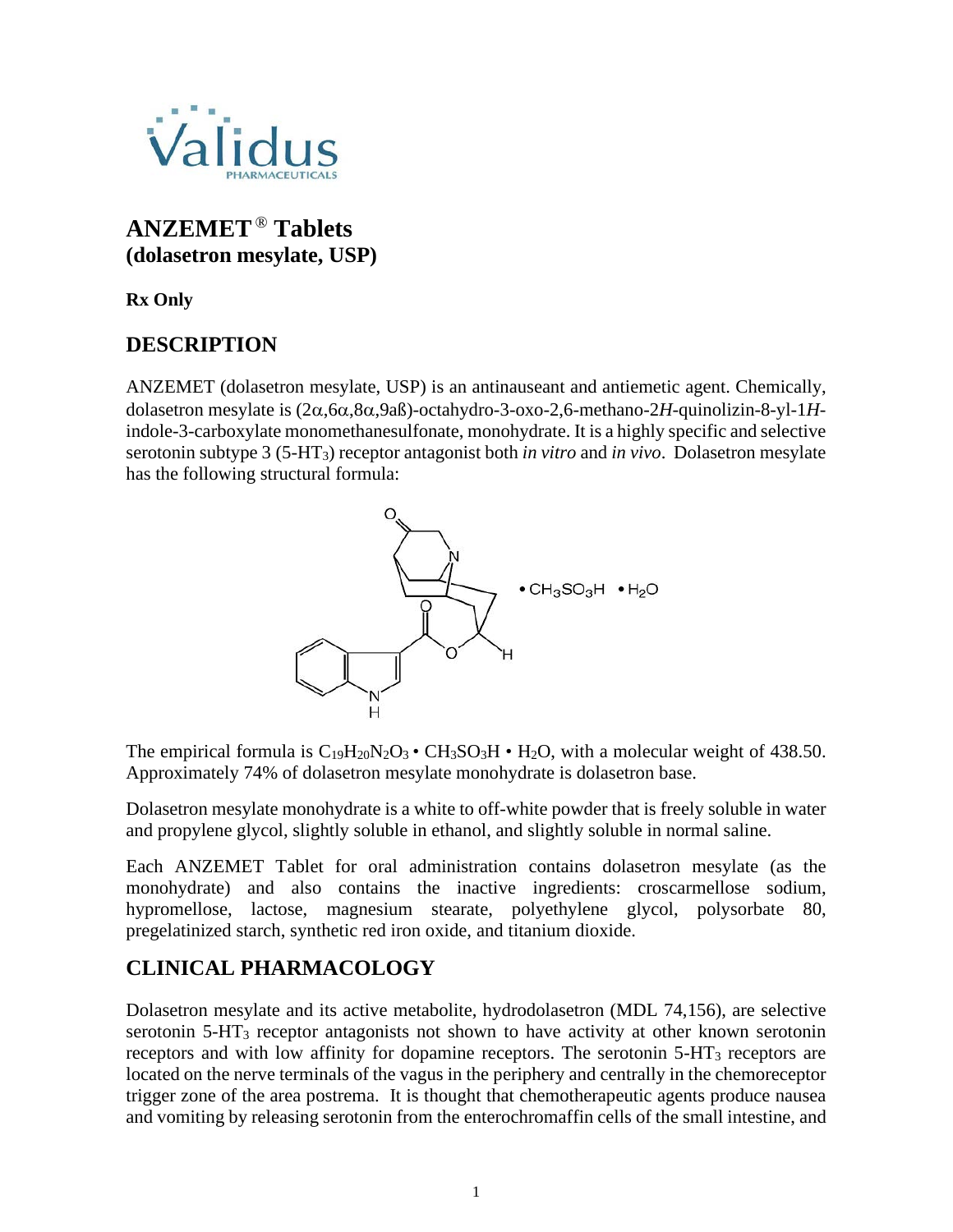that the released serotonin then activates 5-HT3 receptors located on vagal efferents to initiate the vomiting reflex.

In healthy volunteers ( $N=64$ ), dolasetron mesylate in single intravenous doses up to 5 mg/kg produced no effect on pupil size or meaningful changes in EEG tracings. Results from neuropsychiatric tests revealed that dolasetron mesylate did not alter mood or concentration. Multiple daily doses of dolasetron have had no effect on colonic transit in humans. Dolasetron has no effect on plasma prolactin concentrations.

### **Effects on Electrocardiogram**

QTcF interval was evaluated in a randomized, placebo and active (moxifloxacin 400 mg oncedaily) controlled crossover study in 80 healthy adults, with 14 measurements over 24 hours on Day 4. The maximum mean (95% upper confidence bound) differences in QTcF from placebo after baseline-correction were 14.1 (16.1) ms and 36.6 (38.6) ms for 100 mg and supratherapeutic 300 mg ANZEMET, administered intravenously, respectively. ANZEMET 300 mg once daily resulted in approximately 3-fold higher mean  $C_{\text{max}}$  values of dolasetron mesylate and its active metabolite hydrodolasetron on Day 4 compared to those observed with the therapeutic 100 mg ANZEMET dose.

Based on exposure-response analysis in healthy volunteers, QTc interval prolongations appear to be associated with concentrations of hydrodolasetron. Using the established exposureresponse relationship, the mean predicted increase (95% upper prediction interval) in QTcF intervals were 16.0 (17.1) ms and 17.9 (19.1) ms for renally impaired and elderly subjects following an oral dose of 100 mg.

In the thorough QT study, exposure dependent prolongation of the PR and QRS interval was also noted in healthy subjects receiving ANZEMET. The maximum mean (95% upper confidence bound) difference in PR from placebo after baseline-correction was 9.8 (11.6) ms and 33.1 (34.9) ms for 100 mg and supratherapeutic 300 mg ANZEMET, respectively. The maximum mean (95% upper confidence bound) difference in QRS from placebo after baselinecorrection was 3.5 (4.5) ms and 13 (14.5) ms for 100 mg and supratherapeutic 300 mg ANZEMET, respectively. Over one-fourth of the subjects treated with the 300 mg dose had an absolute PR over 200 ms and absolute QRS of over 110 ms post-treatment. A change from baseline ≥25% was noted in several of these subjects *(see WARNINGS).*

#### **Pharmacokinetics in Humans**

Oral dolasetron is well absorbed, although parent drug is rarely detected in plasma due to rapid and complete metabolism to the most clinically relevant species, hydrodolasetron.

The reduction of dolasetron to hydrodolasetron is mediated by a ubiquitous enzyme, carbonyl reductase. Cytochrome P-450 (CYP) 2D6 is primarily responsible for the subsequent hydroxylation of hydrodolasetron and both CYP3A and flavin monooxygenase are responsible for the N-oxidation of hydrodolasetron.

Hydrodolasetron is excreted in the urine unchanged (61.0% of administered oral dose). Other urinary metabolites include hydroxylated glucuronides and N-oxide.

Hydrodolasetron appears rapidly in plasma, with a maximum concentration occurring approximately 1 hour after dosing, and is eliminated with a mean half-life of 8.1 hours (%CV=18%) and an apparent clearance of 13.4 mL/min/kg (%CV=29%) in 30 adults. The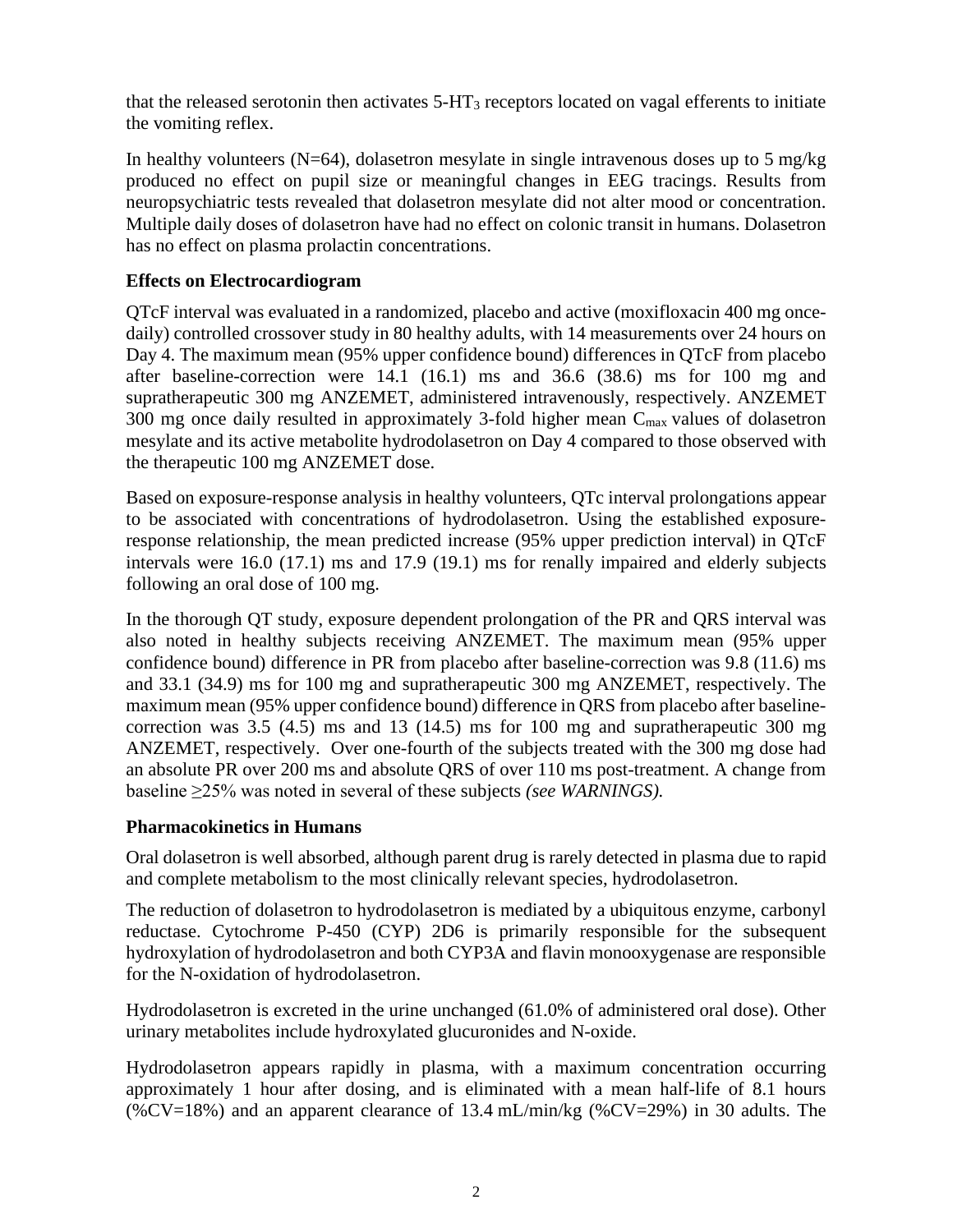apparent absolute bioavailability of oral dolasetron, determined by the major active metabolite hydrodolasetron, is approximately 75%. Orally administered dolasetron intravenous solution and tablets are bioequivalent. Food does not affect the bioavailability of dolasetron taken by mouth.

Hydrodolasetron is eliminated by multiple routes, including renal excretion and, after metabolism, mainly, glucuronidation and hydroxylation. Two thirds of the administered dose is recovered in the urine and one third in the feces. Hydrodolasetron is widely distributed in the body with a mean apparent volume of distribution of  $5.8$  L/kg (%CV=25%, N=24) in adults.

Sixty-nine to 77% of hydrodolasetron is bound to plasma protein. In a study with  $^{14}C$  labeled dolasetron, the distribution of radioactivity to blood cells was not extensive. Approximately 50% of hydrodolasetron is bound to  $\alpha_1$ -acid glycoprotein. The pharmacokinetics of hydrodolasetron are linear and similar in men and women.

The pharmacokinetics of hydrodolasetron, in special and targeted patient populations following oral administration of dolasetron, are summarized in **Table 1**. The pharmacokinetics of hydrodolasetron are similar in adult (young and elderly) healthy volunteers and in adult cancer patients receiving chemotherapeutic agents. The apparent clearance following oral administration of hydrodolasetron is approximately 1.6- to 3.4-fold higher in children and adolescents than in adults. The clearance following oral administration of hydrodolasetron is not affected by age in adult cancer patients. The apparent oral clearance of hydrodolasetron decreases 42% with severe hepatic impairment and 44% with severe renal impairment. No dose adjustment is necessary for renally impaired or elderly patients, however ECG monitoring is recommended *(see WARNINGS and PRECAUTIONS, Geriatric Use).* No dose adjustment is recommended for patients with hepatic impairment.

The pharmacokinetics of ANZEMET Tablets have not been studied in the pediatric population. However, the following pharmacokinetic data are available on intravenous ANZEMET Injection administered orally to children.

Thirty-two pediatric cancer patients ages 3 to 11 years (N=19) and 12 to 17 years (N=13), received 0.6, 1.2, or 1.8 mg/kg ANZEMET Injection diluted with either apple or apple-grape juice and administered orally. In this study, the mean apparent clearances of hydrodolasetron were 3 times greater in the younger pediatric group and 1.8 times greater in the older pediatric group than those observed in healthy adult volunteers. Across this spectrum of pediatric patients, maximum plasma concentrations were 0.6 to 0.7 times those observed in healthy adults receiving similar doses.

For 12 pediatric patients, ages 2 to 12 years receiving 1.2 mg/kg ANZEMET Injection diluted in apple or apple-grape juice and administered orally, the mean apparent clearance was 34% greater and half-life was 21% shorter than in healthy adults receiving the same dose.

The table below summarizes the pharmacokinetic data from multiple populations. Please note that the doses studied may have exceeded the maximum recommended dose.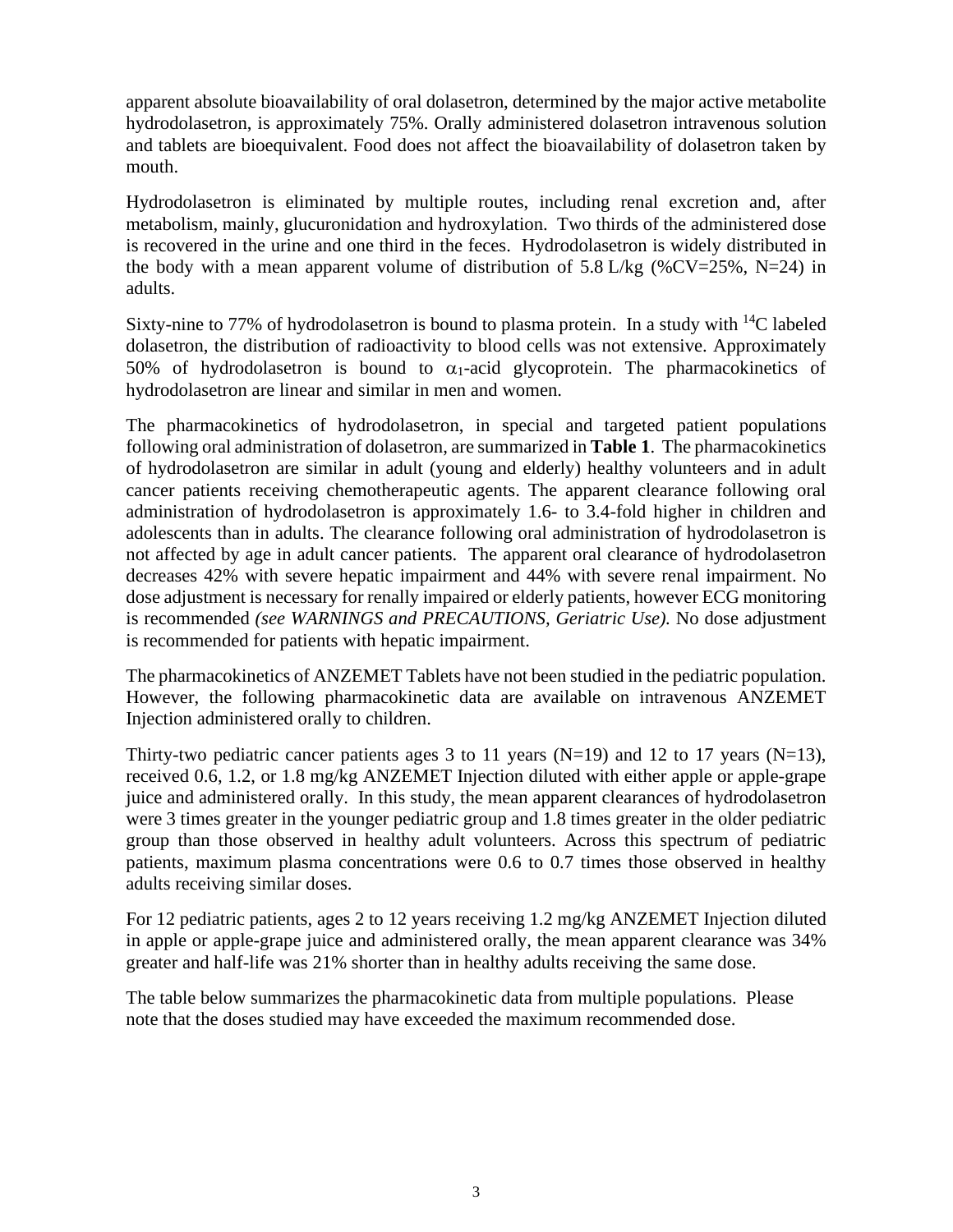| Table 1. Pharmacokinetic Values for Plasma Hydrodolasetron Following Oral<br><b>Administration of ANZEMET*</b> |                |                     |                           |                  |                                               |
|----------------------------------------------------------------------------------------------------------------|----------------|---------------------|---------------------------|------------------|-----------------------------------------------|
|                                                                                                                | Age<br>(years) | <b>Dose</b>         | $CL_{app}$<br>(mL/min/kg) | $t_{1/2}$<br>(h) | $C_{\text{max}}$<br>(ng/mL)                   |
| <b>Young Healthy Volunteers</b><br>$(N=30)$                                                                    | 19-45          | $200 \text{ mg}$    | 13.4 (29%)                | 8.1 (18%)        | 556 (28%)                                     |
| <b>Elderly Healthy Volunteers</b><br>$(N=15)$                                                                  | $65 - 75$      | $2.4 \text{ mg/kg}$ | 9.5(36%)                  | 7.2(32%)         | 662 (28%)                                     |
| <b>Cancer Patients</b>                                                                                         |                |                     |                           |                  |                                               |
| Adults $(N=61)$ <sup>†</sup>                                                                                   | 24-84          | $25-200$ mg         | 12.9 (49%)                | 7.9(43%)         | $-1$                                          |
| Adolescents $(N=13)$                                                                                           | $12 - 17$      | $0.6 - 1.8$ mg/kg   | 26.5(67%)                 | 6.4(30%)         | $374\frac{8}{3}$ (32%)                        |
| Children $(N=19)$                                                                                              | $3 - 11$       | $0.6 - 1.8$ mg/kg   | 44.2 (49%)                | 5.5 (39%)        | $217$ <sup><math>\parallel</math></sup> (67%) |
| Patients with Severe Renal<br>Impairment $(N=12)$<br>(Creatinine clearance $\leq 10$<br>mL/min                 | 28-74          | $200 \text{ mg}$    | 7.2 (48%)                 | 10.7(29%)        | 701 (21%)                                     |
| Patients with Severe<br>Hepatic Impairment $(N=3)$                                                             | $42 - 52$      | $150 \text{ mg}$    | 8.8(57%)                  | 11.0(36%)        | 410 (12%)                                     |

CLapp: apparent clearance

- $t_{1/2}$ : terminal elimination half-life
- ( ): coefficient of variation in %<br>\*: mean values
- mean values
- †: analyzed by nonlinear mixed effect modeling with data pooled across dose strengths
- ‡: sampling times did not allow calculation

§: results from adolescents (dose=1.8 mg/kg, N=3) the maximum dose exceeded 100 mg. When data from patients who received greater than 47 mg (N=9) are combined and normalized to the 1.8 mg/kg dose with a cap of 100 mg, the mean  $C_{\text{max}}$  was 229 ng/mL (51%).

|  $\vert$ : results from children (dose=1.8 mg/kg, N=7)

#### **Clinical Studies**

Oral ANZEMET at a dose of 100 mg prevents nausea and vomiting associated with moderately emetogenic cancer therapy as shown by 24 hour efficacy data from two double-blind studies. Efficacy was based on complete response (i.e., no vomiting, no rescue medication).

The first randomized, double-blind trial compared single oral ANZEMET doses of 25, 50, 100 and 200 mg in 60 men and 259 women cancer patients receiving cyclophosphamide and/or doxorubicin. There was no statistically significant difference in complete response between the 100 mg and 200 mg dose. Results are summarized in **Table 2**.

| Table 2. Prevention of Chemotherapy-Induced Nausea and Vomiting from<br><b>Moderately Emetogenic Chemotherapy</b> |                             |                             |                                        |                      |                                   |
|-------------------------------------------------------------------------------------------------------------------|-----------------------------|-----------------------------|----------------------------------------|----------------------|-----------------------------------|
|                                                                                                                   | <b>ANZEMET Tablets</b>      |                             |                                        |                      |                                   |
| Response Over<br>24 Hours                                                                                         | $25 \text{ mg}$<br>$(N=78)$ | $50 \text{ mg}$<br>$(N=83)$ | $100 \text{ mg}^{\dagger}$<br>$(N=80)$ | $200$ mg<br>$(N=78)$ | $p$ -value<br>for Linear<br>Trend |
| Complete Response <sup>‡</sup>                                                                                    | 24 (31%)                    | 34 (41%)                    | 49 (61%)                               | 46 (59%)             | P< 0001                           |
| Nausea Score <sup>§</sup>                                                                                         | 49                          | 10                          | 11                                     |                      | $P = 0.0006$                      |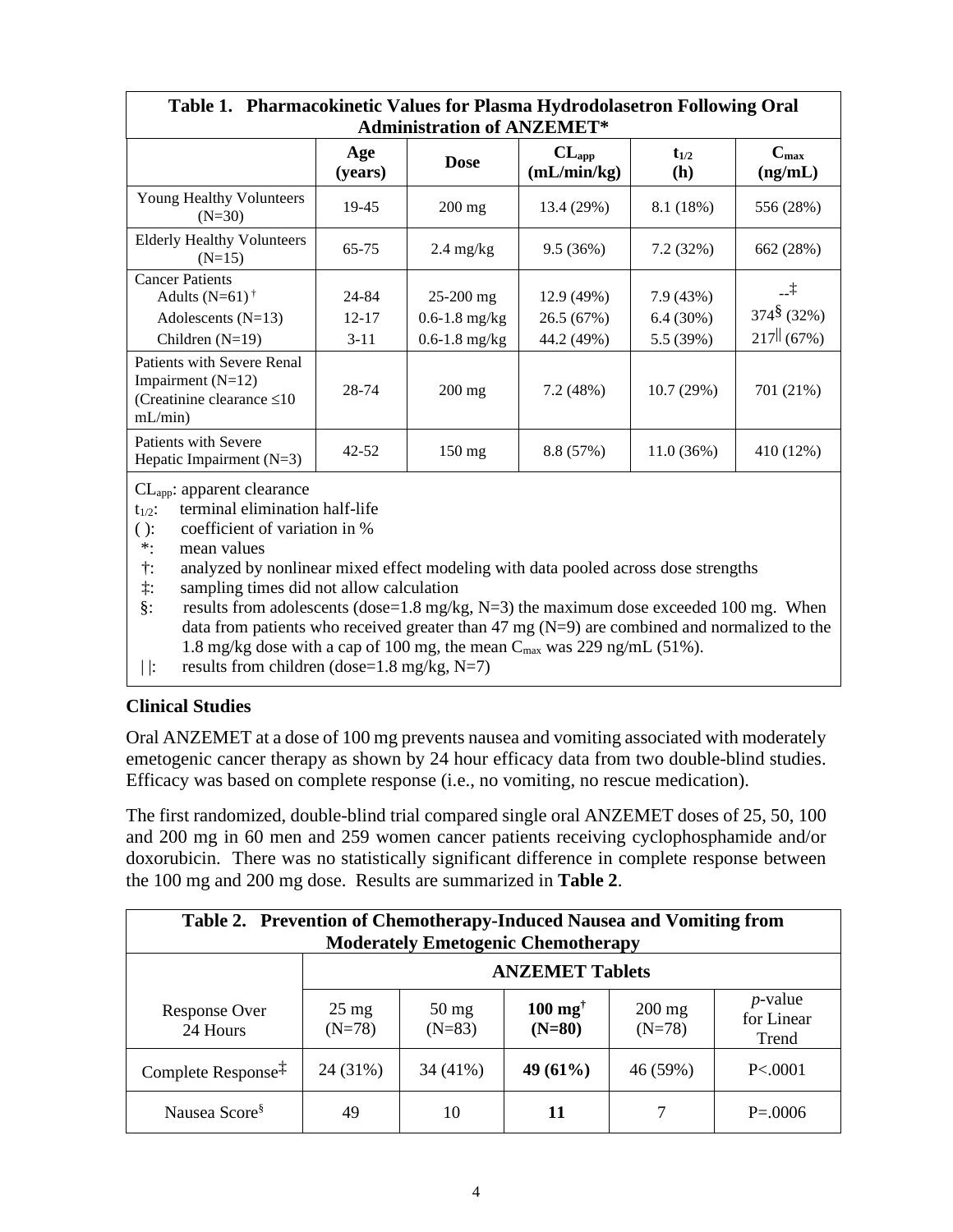- †: The recommended dose
- ‡: No emetic episodes and no rescue medication.
- §: Median 24-h change from baseline nausea score using visual analog scale (VAS): Score range
- $0=$  "none" to  $100=$  "nausea as bad as it could be."

Another trial also compared single oral ANZEMET doses of 25, 50, 100, and 200 mg in 307 patients receiving moderately emetogenic chemotherapy. In this study, the 100 mg ANZEMET dose gave a 73% complete response rate.

## **INDICATIONS AND USAGE**

ANZEMET Tablets are indicated for the prevention of nausea and vomiting associated with moderately emetogenic cancer chemotherapy, including initial and repeat courses in adults and children 2 years and older.

### **CONTRAINDICATIONS**

ANZEMET Tablets are contraindicated in patients known to have hypersensitivity to the drug.

### **WARNINGS**

#### **QT Interval Prolongation**

ANZEMET prolongs the QT interval in a dose dependent fashion. Torsade de Pointes has been reported during post-marketing experience. Avoid ANZEMET in patients with congenital long QT syndrome, hypomagnesemia, or hypokalemia. Hypokalemia and hypomagnesemia must be corrected prior to ANZEMET administration. Monitor these electrolytes after administration as clinically indicated. Use ECG monitoring in patients with congestive heart failure, bradycardia, renal impairment, and elderly patients *(see CLINICAL PHARMACOLOGY).*

#### **PR and QRS Interval Prolongation**

ANZEMET has been shown to cause dose dependent prolongation of the PR and QRS interval and reports of second or third degree atrioventricular block, cardiac arrest and serious ventricular arrhythmias including fatalities in both adult and pediatric patients.

At particular risk are patients with underlying structural heart disease and pre-existing conduction system abnormalities, elderly, patients with sick sinus syndrome, patients with atrial fibrillation with slow ventricular response, patients with myocardial ischemia or patients receiving drugs known to prolong the PR interval (such as verapamil) and QRS interval (e.g., flecainide or quinidine). ANZEMET should be used with caution and with ECG monitoring in these patients. ANZEMET should be avoided in patients with complete heart block or at risk for complete heart block, unless they have an implanted pacemaker *(see CLINICAL PHARMACOLOGY).*

#### **Serotonin Syndrome**

The development of serotonin syndrome has been reported with  $5-\text{HT}_3$  receptor antagonists. Most reports have been associated with concomitant use of serotonergic drugs (e.g., selective serotonin re-uptake inhibitors (SSRIs), serotonin and norepinephrine re-uptake inhibitors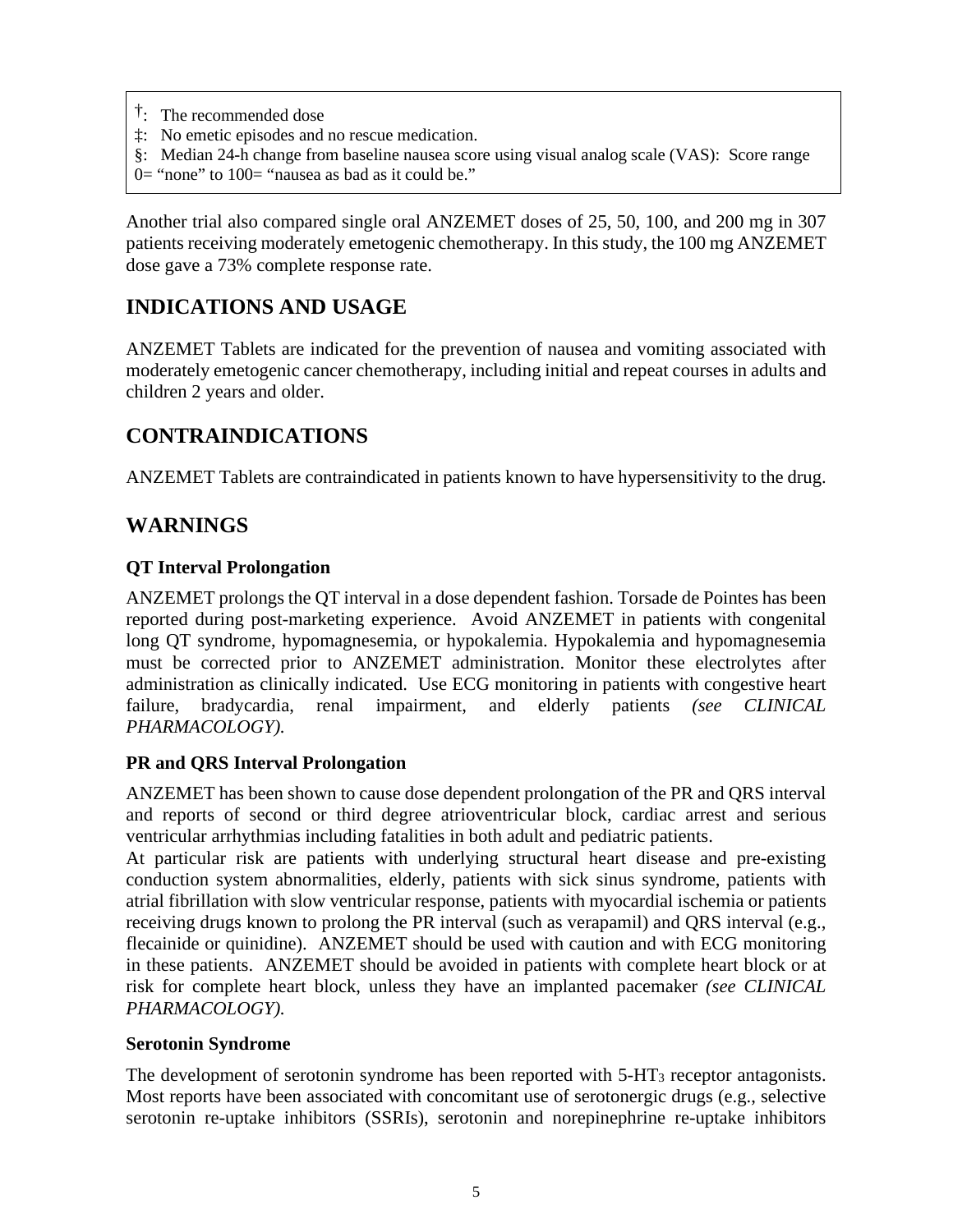(SNRIs), monoamine oxidase inhibitors, mirtazapine, fentanyl, lithium, tramadol, and intravenous methylene blue). Some of the reported cases were fatal. Serotonin syndrome occurring with overdose of another 5-HT3 receptor antagonist alone has also been reported. The majority of reports of serotonin syndrome related to  $5-HT<sub>3</sub>$  receptor antagonist use occurred in a post-anesthesia care unit or an infusion center.

Symptoms associated with serotonin syndrome may include the following combination of signs and symptoms: mental status changes (e.g., agitation, hallucinations, delirium, and coma), autonomic instability (e.g., tachycardia, labile blood pressure, dizziness, diaphoresis, flushing, hyperthermia), neuromuscular symptoms (e.g., tremor, rigidity, myoclonus, hyperreflexia, incoordination), seizures, with or without gastrointestinal symptoms (e.g., nausea, vomiting, and diarrhea). Patients should be monitored for the emergence of serotonin syndrome, especially with concomitant use of Anzemet and other serotonergic drugs. If symptoms of serotonin syndrome occur, discontinue Anzemet and initiate supportive treatment. Patients should be informed of the increased risk of serotonin syndrome, especially if Anzemet is used concomitantly with other serotonergic drugs *(see DRUG INTERACTIONS, Patient Counseling Information).*

### **PRECAUTIONS**

### **General**

**Dolasetron should be administered with caution in patients who have or may develop prolongation of cardiac conduction intervals, particularly QTc. These include patients with hypokalemia or hypomagnesemia, patients taking diuretics with potential for inducing electrolyte abnormalities, patients with congenital QT syndrome, patients taking anti-arrhythmic drugs or other drugs which lead to QT prolongation, and cumulative high dose anthracycline therapy.**

Cross hypersensitivity reactions have been reported in patients who received other selective  $5-\text{HT}_3$  receptor antagonists. These reactions have not been seen with dolasetron mesylate.

### **Drug Interactions**

The potential for clinically significant drug-drug interactions posed by dolasetron and hydrodolasetron appears to be low for drugs commonly used in chemotherapy because hydrodolasetron is eliminated by multiple routes. *See PRECAUTIONS,* General for information about potential interaction with other drugs that prolong the  $\overline{OT_c}$  interval.

When oral dolasetron (200 mg once daily) was co-administered with cimetidine (300 mg four times daily) for 7 days, the systemic exposure (i.e., AUC) of hydrodolasetron increased by 24% and the maximum plasma concentration of hydrodolasetron increased by 15%. When oral dolasetron (200 mg once daily) was co-administered with rifampin (600 mg once daily) for 7 days, the systemic exposure of hydrodolasetron decreased by 28% and the maximum plasma concentration of hydrodolasetron decreased by 17%.

Caution should be exercised when ANZEMET is co-administered with drugs, including those used in chemotherapy, that prolong ECG intervals and/or cause hypokalemia or hypomagnesemia *(see WARNINGS).*

In patients taking furosemide, nifedipine, diltiazem, ACE inhibitors, verapamil, glyburide, propranolol, and various chemotherapy agents, no effect was shown on the clearance of hydrodolasetron. Clearance of hydrodolasetron decreased by about 27% when dolasetron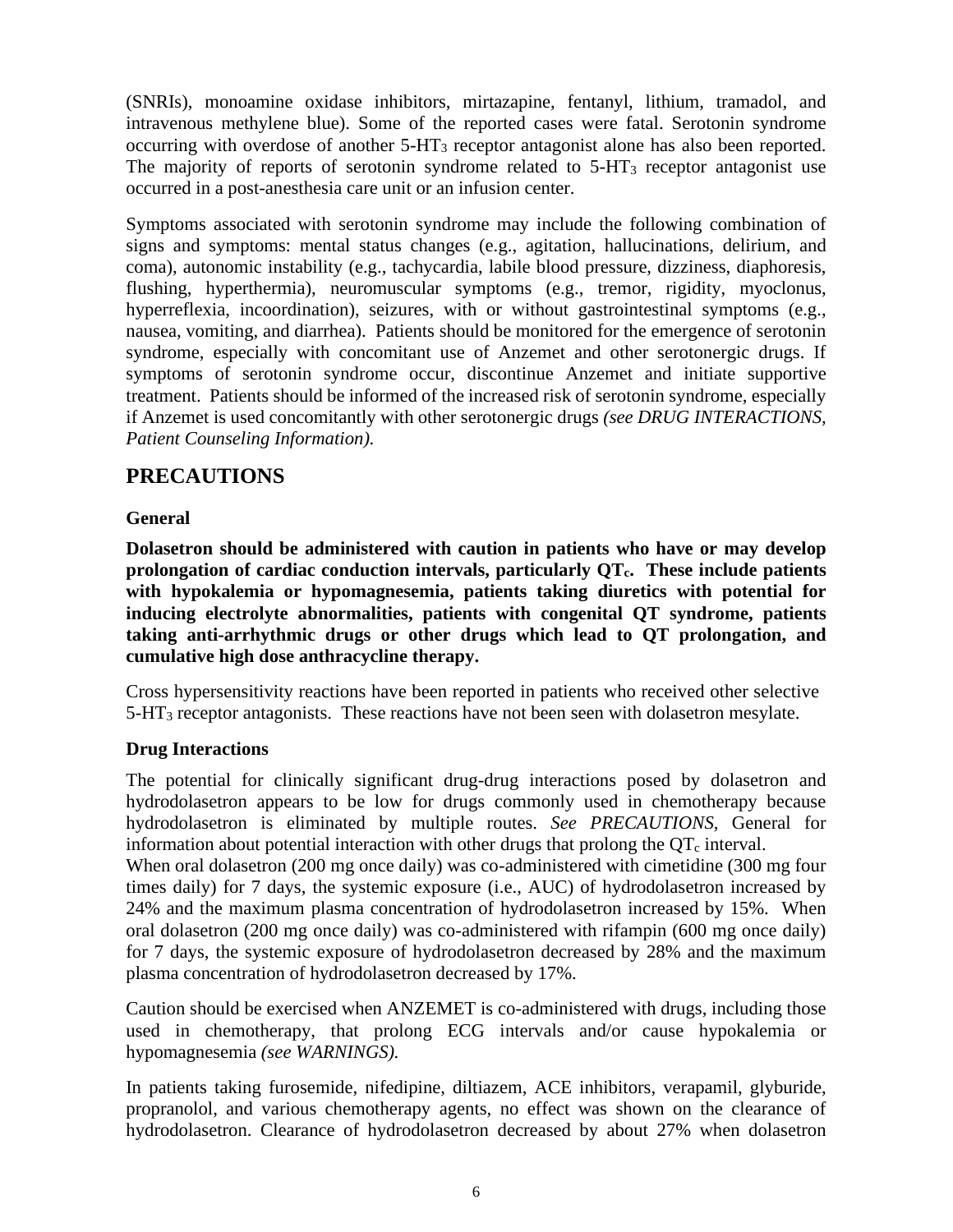mesylate was administered intravenously concomitantly with atenolol. Dolasetron mesylate did not inhibit the antitumor activity of four chemotherapeutic agents (cisplatin, 5-fluorouracil, doxorubicin, cyclophosphamide) in four murine models.

Serotonin syndrome (including altered mental status, autonomic instability, and neuromuscular symptoms) has been described following the concomitant use of  $5-\text{HT}_3$  receptor antagonists and other serotonergic drugs, including selective serotonin re-uptake inhibitors (SSRIs) and serotonin and noradrenaline re-uptake inhibitors (SNRIs).

### **Carcinogenesis, Mutagenesis, Impairment of Fertility**

In a 24-month carcinogenicity study, there was a statistically significant  $(P<0.001)$  increase in the incidence of combined hepatocellular adenomas and carcinomas in male mice treated with 150 mg/kg/day and above. In this study, mice (CD-1) were treated orally with dolasetron mesylate 75, 150, or 300 mg/kg/day (225, 450 or 900 mg/m2 /day). For a 50 kg person of average height  $(1.46 \text{ m}^2)$  body surface area), these doses represent 3, 6, and 12 times the recommended clinical dose  $(74 \text{ mg/m}^2)$  on a body surface area basis. No increase in liver tumors was observed at a dose of 75 mg/kg/day in male mice and at doses up to 300 mg/kg/day in female mice.

In a 24-month rat (Sprague-Dawley) carcinogenicity study, oral dolasetron mesylate was not tumorigenic at doses up to 150 mg/kg/day (900 mg/m<sup>2</sup>/day, 12 times the recommended human dose based on body surface area) in male rats and 300 mg/kg/day (1800 mg/m<sup>2</sup>/day, 24 times the recommended human dose based on body surface area) in female rats.

Dolasetron mesylate was not genotoxic in the Ames test, the rat lymphocyte chromosomal aberration test, the Chinese hamster ovary (CHO) cell (HGPRT) forward mutation test, the rat hepatocyte unscheduled DNA synthesis (UDS) test or the mouse micronucleus test.

Dolasetron mesylate was found to have no effect on fertility and reproductive performance at oral doses up to 100 mg/kg/day (600 mg/m<sup>2</sup>/day, 8 times the recommended human dose based on body surface area) in female rats and up to 400 mg/kg/day (2400 mg/m<sup>2</sup>/day, 32 times the recommended human dose based on body surface area) in male rats.

#### **Pregnancy: Teratogenic Effects.**

Teratology studies have not revealed evidence of impaired fertility or harm to the fetus due to dolasetron mesylate. These studies have been performed in pregnant rats at oral doses up to 100 mg/kg/day (8 times the recommended human dose based on body surface area) and pregnant rabbits at oral doses up to 100 mg/kg/day (16 times the recommended human dose based on body surface area). There are, however, no adequate and well-controlled studies in pregnant women. Because animal reproduction studies are not always predictive of human response, this drug should be used during pregnancy only if clearly needed.

#### **Nursing Mothers**

It is not known whether dolasetron mesylate is excreted in human milk. Because many drugs are excreted in human milk, caution should be exercised when ANZEMET Tablets are administered to a nursing woman.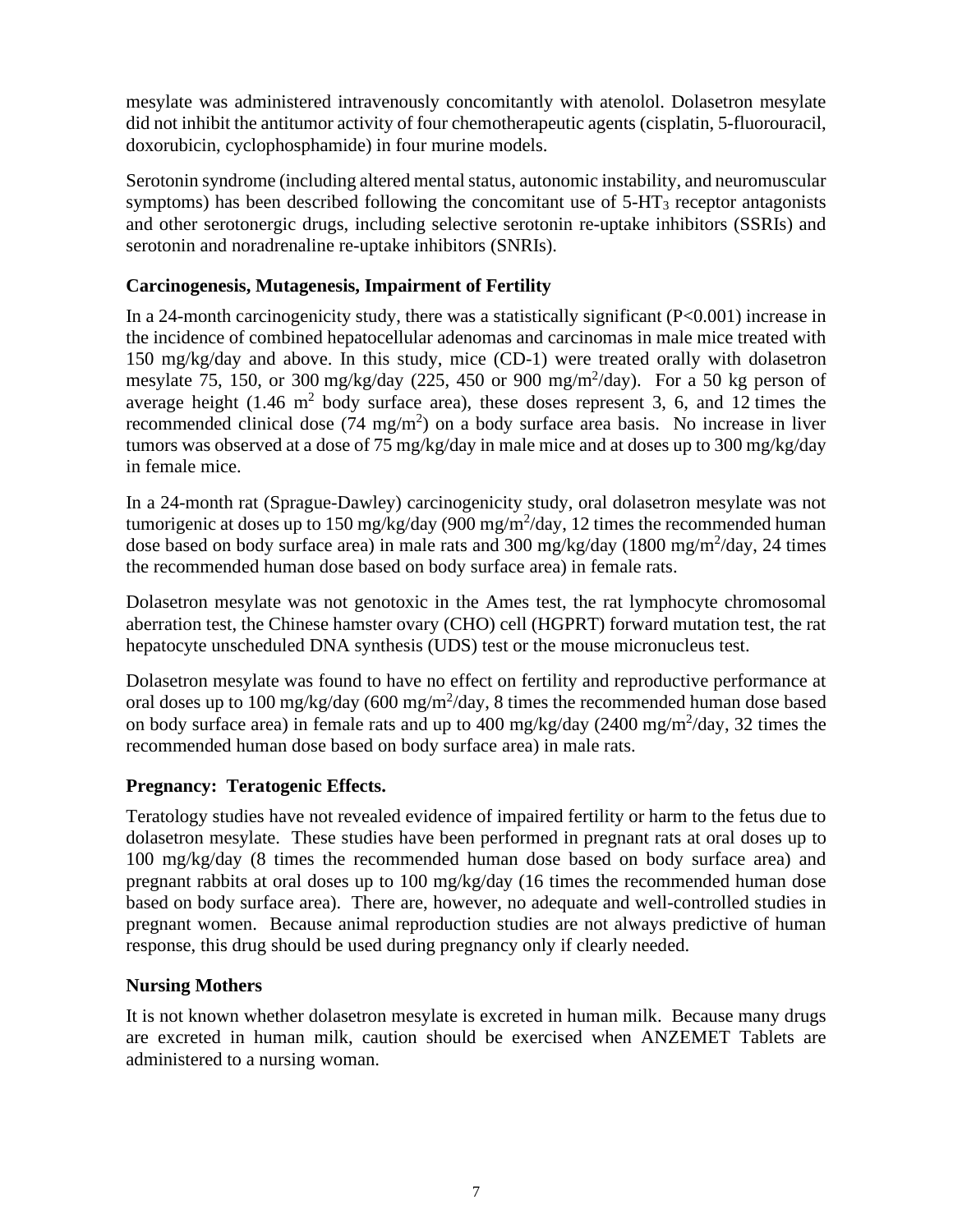### **Pediatric Use** *(see PRECAUTIONS, General)*

Safety and effectiveness in pediatric patients (2 years and older) is based on pharmacokinetic studies and efficacy data in adults. Safety and effectiveness in pediatric patients under 2 years of age have not been established.

ANZEMET Tablets are expected to be as safe and effective as when ANZEMET Injection is given orally to pediatric patients. ANZEMET Tablets are recommended for children old enough to swallow tablets *(see CLINICAL PHARMACOLOGY, Pharmacokinetics in Humans).*

### **Geriatric Use**

Elderly patients are at particular risk for prolongation of the PR, QRS, and QT interval; therefore, caution should be exercised and ECG monitoring should be performed when using ANZEMET in this population *(see WARNINGS).*

In controlled clinical trials in the prevention of chemotherapy-induced nausea and vomiting, 301 (29%) of 1026 patients were 65 years of age or older. Of the 301 geriatric patients in the trial, 282 received oral ANZEMET Tablets. No overall differences in safety or effectiveness were observed between geriatric and younger patients, and other reported clinical experience has not identified differences in responses between geriatric and younger patients, but greater sensitivity of some older individuals cannot be ruled out.

The pharmacokinetics, including clearance of oral ANZEMET Tablets, in elderly and younger patients are similar *(see CLINICAL PHARMACOLOGY, Pharmacokinetics in Humans).* Dosage adjustment is not needed in patients over the age of 65.

## **ADVERSE REACTIONS**

In controlled clinical trials, 943 adult cancer patients received ANZEMET Tablets. These patients were receiving concurrent chemotherapy, predominantly cyclophosphamide and doxorubicin regimens. The following adverse events were reported in  $\geq 2\%$  of patients receiving either ANZEMET 25 mg or ANZEMET 100 mg tablets for prevention of cancer chemotherapy induced nausea and vomiting in controlled clinical trials **(Table 3)**.

| Table 3. Adverse Events $\geq$ 2% from Chemotherapy-Induced Nausea and Vomiting<br><b>Studies</b> |                              |                               |  |  |
|---------------------------------------------------------------------------------------------------|------------------------------|-------------------------------|--|--|
| Event                                                                                             | <b>ANZEMET</b>               |                               |  |  |
|                                                                                                   | $25 \text{ mg}$<br>$(N=235)$ | $100 \text{ mg}$<br>$(N=227)$ |  |  |
| Headache                                                                                          | 42<br>$(17.9\%)$             | 52<br>$(22.9\%)$              |  |  |
| Fatigue                                                                                           | $(2.6\%)$<br>6               | $(5.7\%)$<br>13               |  |  |
| Diarrhea                                                                                          | 5<br>$(2.1\%)$               | $(5.3\%)$<br>12               |  |  |
| <b>Bradycardia</b>                                                                                | $(5.1\%)$<br>12              | $(4.0\%)$<br>9                |  |  |
| <b>Dizziness</b>                                                                                  | 3<br>$(1.3\%)$               | $(3.1\%)$                     |  |  |
| Pain                                                                                              | $\Omega$                     | $(3.1\%)$                     |  |  |
| Tachycardia                                                                                       | $(3.0\%)$                    | $(2.6\%)$<br>6                |  |  |
| Dyspepsia                                                                                         | $(3.0\%)$                    | 5<br>$(2.2\%)$                |  |  |
| Chills/Shivering                                                                                  | 3<br>$(1.3\%)$               | 5<br>$(2.2\%)$                |  |  |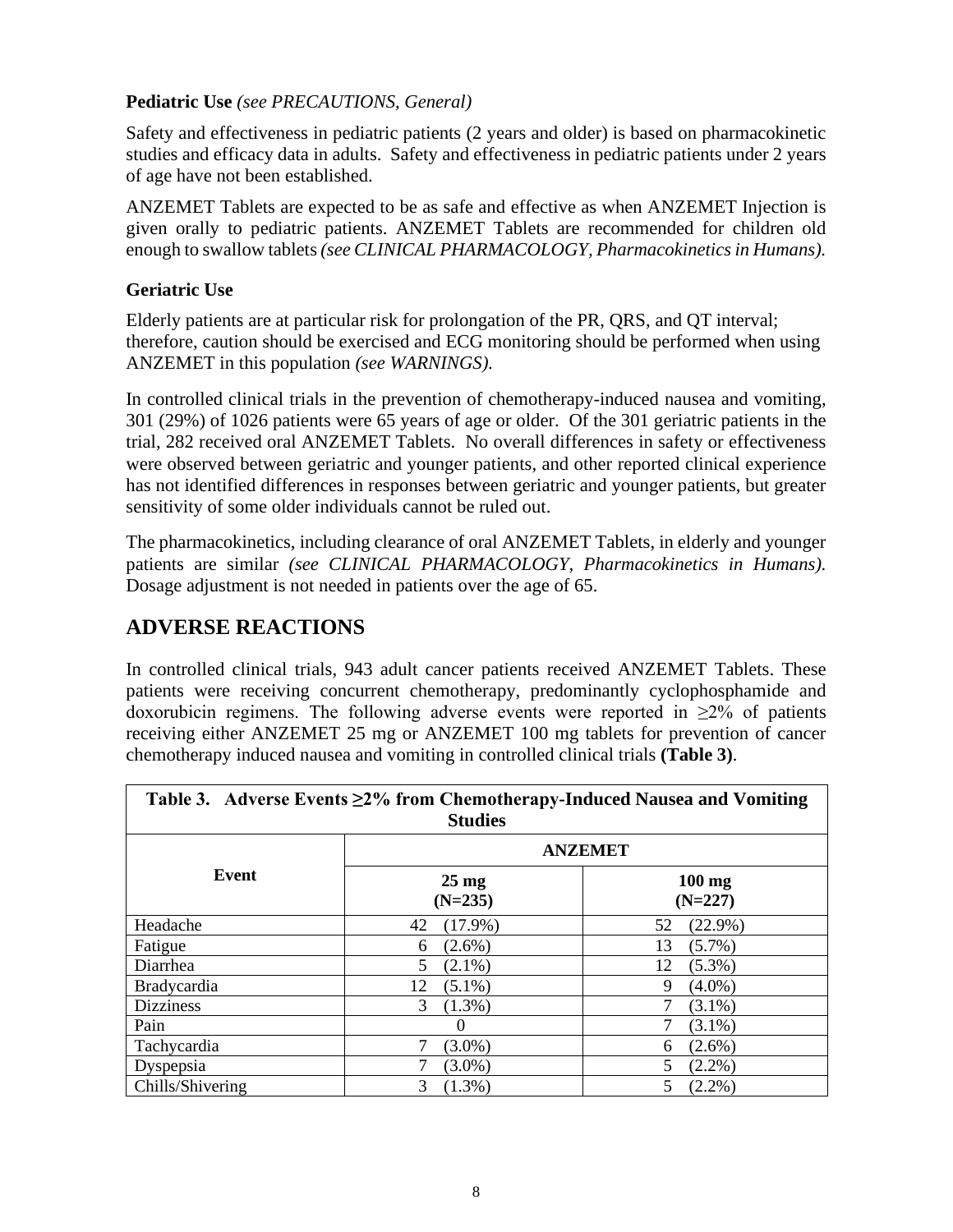In clinical trials, the following reported adverse events, assessed by investigators as treatmentrelated or causality unknown, occurred following oral or intravenous administration of ANZEMET in <2% of adult patients receiving concomitant cancer chemotherapy:

**Cardiovascular:** Hypotension; edema, peripheral edema. The following events also occurred and with a similar frequency as placebo and/or active comparator: Mobitz I AV block, chest pain, orthostatic hypotension, myocardial ischemia, syncope, severe bradycardia, and palpitations. *See PRECAUTIONS* section for information on potential effects on ECG.

In addition, the following asymptomatic treatment-emergent ECG changes were seen at rates less than or equal to those for active or placebo controls: bradycardia, T-wave change, ST-T wave change, sinus arrhythmia, extrasystole (APCs or VPCs), poor R-wave progression, bundle branch block (left and right), nodal arrhythmia, U wave change, atrial flutter/fibrillation.

Furthermore, severe hypotension, bradycardia and syncope have been reported immediately or closely following IV administration.

**Dermatologic:** Rash, increased sweating.

**Gastrointestinal System:** Constipation, dyspepsia, abdominal pain, anorexia; pancreatitis.

**Hearing, Taste and Vision:** Taste perversion, abnormal vision, tinnitus, photophobia.

**Hematologic:** Hematuria, epistaxis, prothrombin time prolonged, PTT increased, anemia, purpura/hematoma, thrombocytopenia.

**Hypersensitivity:** Anaphylactic reaction, facial edema, urticaria.

**Liver and Biliary System:** Transient increases in AST (SGOT) and/or ALT (SGPT) values have been reported as adverse events in less than 1% of adult patients receiving ANZEMET in clinical trials. The increases did not appear to be related to dose or duration of therapy and were not associated with symptomatic hepatic disease. Similar increases were seen with patients receiving active comparator. Hyperbilirubinemia, increased GGT.

**Metabolic and Nutritional:** Alkaline phosphatase increased.

**Musculoskeletal:** Myalgia, arthralgia.

**Nervous System:** Flushing, vertigo, paresthesia, tremor; ataxia, twitching.

**Psychiatric:** Agitation, sleep disorder, depersonalization; confusion, anxiety, abnormal dreaming.

**Respiratory System:** Dyspnea, bronchospasm.

**Urinary System:** Dysuria, polyuria, acute renal failure.

**Vascular (Extracardiac):** Local pain or burning on IV administration; peripheral ischemia, thrombophlebitis/phlebitis.

**Post-marketing Experience:** There are reports of wide complex tachycardia or ventricular tachycardia and of ventricular fibrillation cardiac arrest following intravenous administration.

To report SUSPECTED ADVERSE REACTIONS, contact Validus Pharmaceuticals LLC at 1-866-982-5438 or FDA at 1-800-FDA-1088 or www.fda.gov/medwatch.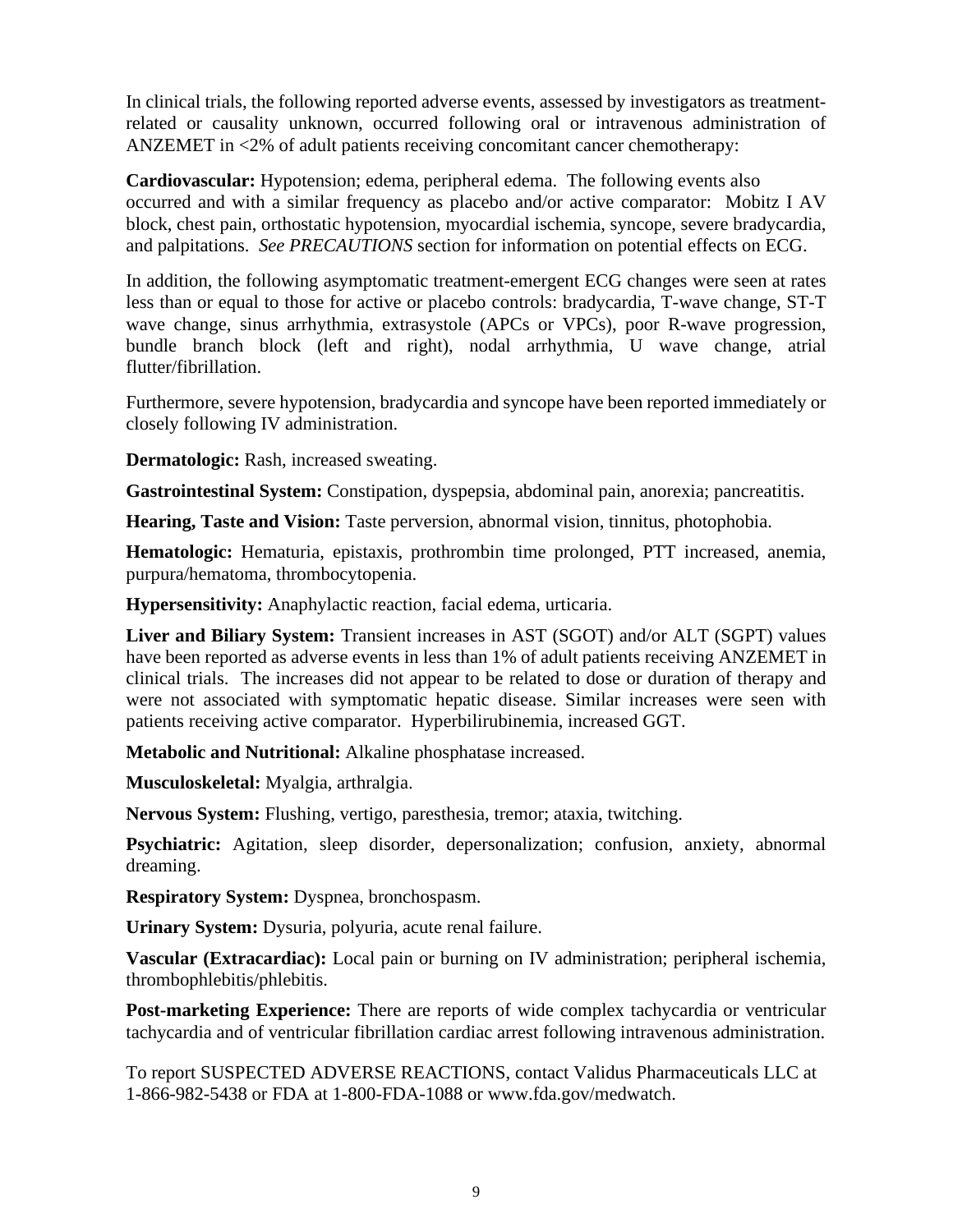# **OVERDOSAGE**

There is no known specific antidote for dolasetron mesylate, and patients with suspected overdose should be managed with supportive therapy. Individual doses as large as 5 mg/kg intravenously or 400 mg orally have been safely given to healthy volunteers or cancer patients.

Following a suspected overdose of ANZEMET Injection, a patient found to have seconddegree or higher AV conduction block with ECG should undergo cardiac telemetry monitoring.

It is not known if dolasetron mesylate is removed by hemodialysis or peritoneal dialysis. Single intravenous doses of dolasetron mesylate at 160 mg/kg in male mice and 140 mg/kg in female mice and rats of both sexes (6.3 to 12.6 times the recommended human dose based on body surface area) were lethal. Symptoms of acute toxicity were tremors, depression and convulsions.

A 59-year-old man with metastatic melanoma and no known pre-existing cardiac conditions developed severe hypotension and dizziness 40 minutes after receiving a 15 minute intravenous infusion of 1000 mg (13 mg/kg) of dolasetron mesylate. Treatment for the overdose consisted of infusion of 500 mL of a plasma expander, dopamine, and atropine. The patient had normal sinus rhythm and prolongation of PR, QRS and  $QT<sub>c</sub>$  intervals on an ECG recorded 2 hours after the infusion. The patient's blood pressure was normal 3 hours after the event and the ECG intervals returned to baseline on follow-up. The patient was released from the hospital 6 hours after the event.

### **DOSAGE AND ADMINISTRATION**

The recommended doses of ANZEMET Tablets should not be exceeded.

#### **Adults**

The recommended oral dosage of ANZEMET (dolasetron mesylate) is 100 mg given within one hour before chemotherapy.

#### Pediatric Patients

The recommended oral dosage in pediatric patients 2 to 16 years of age is 1.8 mg/kg given within one hour before chemotherapy, up to a maximum of 100 mg. Safety and effectiveness in pediatric patients under 2 years of age have not been established.

In children for whom 100 mg is not appropriate based on their weight or ability to swallow tablets, the ANZEMET Injection solution may be mixed into apple or apple-grape juice for oral dosing in pediatric patients. The diluted product may be kept up to 2 hours at room temperature before use. However, ANZEMET Injection solution when administered intravenously is contraindicated in adult and pediatric patients for the prevention of nausea and vomiting associated with initial and repeat courses of emetogenic cancer chemotherapy due to dose dependent QT prolongation.

#### *Use in the Elderly, Renal Failure Patients, or Hepatically Impaired Patients*

No dosage adjustment is recommended, however; ECG monitoring is recommended for elderly and renally impaired patients *(see WARNINGS and CLINICAL PHARMACOLOGY, Pharmacokinetics in Humans).*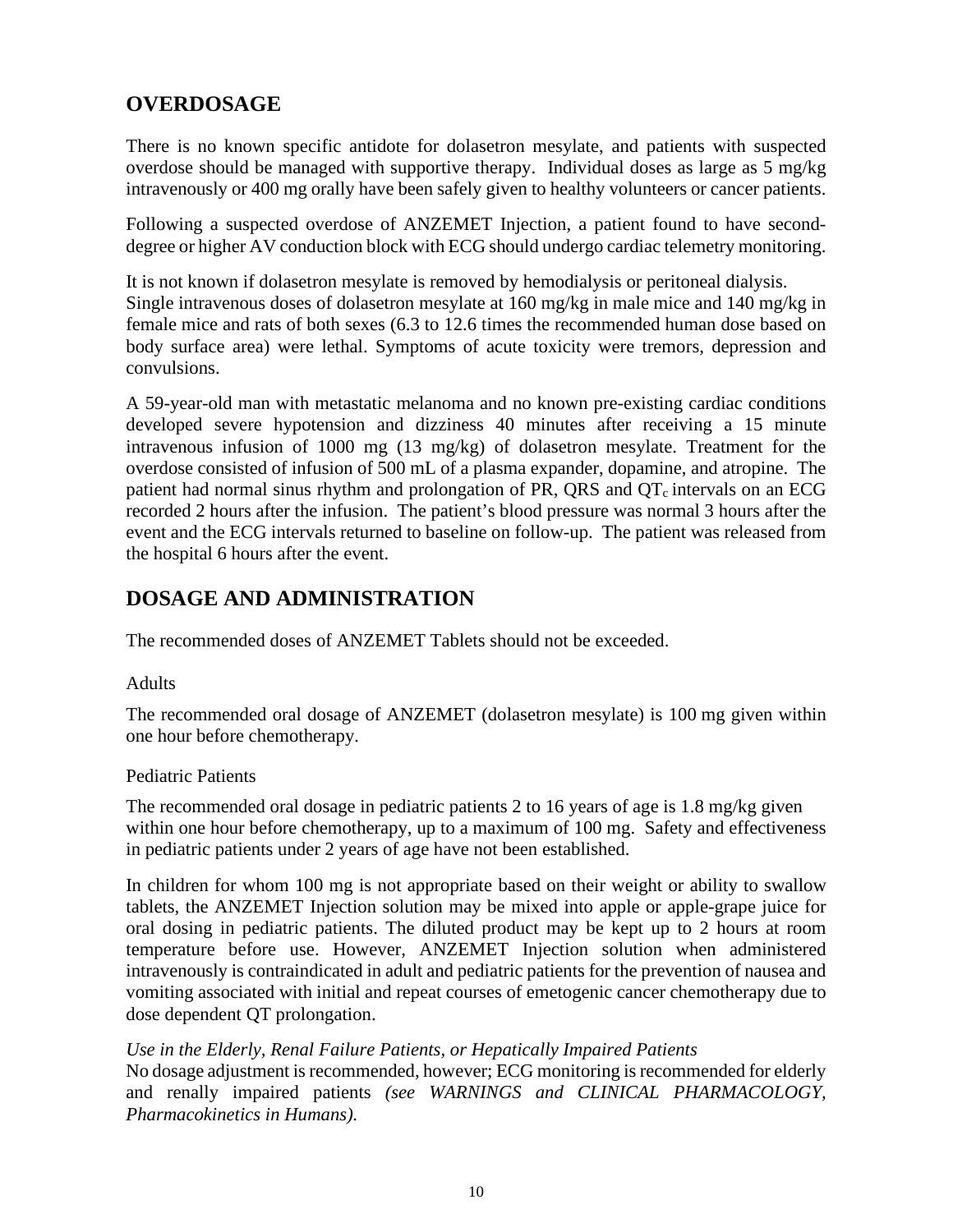# **HOW SUPPLIED**

| <b>ANZEMET<sup>®</sup></b> Tablets<br>(dolasetron mesylate, USP) |              |                   |                                                                                                  |  |
|------------------------------------------------------------------|--------------|-------------------|--------------------------------------------------------------------------------------------------|--|
| <b>Strength</b>                                                  | Quantity     | <b>NDC</b> Number | <b>Description</b>                                                                               |  |
| $50 \,\mathrm{mg}$                                               | 10 ct Bottle | 30698-220-10      | Light pink, film coated, round tablet<br>debossed with "A" on one side and<br>"50" on the other. |  |

Store at 68° to 77°F (20° to 25°C) [See USP Controlled Room Temperature]. Protect from light.

# **PATIENT COUNSELING INFORMATION**

Patients should be informed that ANZEMET may cause serious cardiac arrhythmias such as QT prolongation or heart block. Patients should be instructed to tell their health care provider right away if they perceive a change in their heart rate, if they feel lightheaded, or if they have a syncopal episode.

Patients should be informed that the chances of developing serious cardiac arrhythmias such as QT prolongation and Torsade de Pointes or heart block are higher in the following people:

- Patients with a personal or family history of abnormal heart rhythms, such as congenital long QT syndrome
- Patients with a personal history of sick sinus syndrome, atrial fibrillation with slow ventricular response or myocardial ischemia
- Patients who take medications that may prolong the PR interval, such as certain antihypertensives or medications that may prolong the QRS interval, such as antiarrythmic medications
- Patients who take medications, such as diuretics, which may cause electrolyte abnormalities
- Patients with hypokalemia or hypomagnesemia. Some types of chemotherapy cause hypokalemia and hypomagnesemia
- Elderly patients and renally impaired patients

ANZEMET should be avoided in these patients, since they may be more at risk for cardiac arrhythmias such as QT prolongation and Torsade de Pointes.

Advise patients of the possibility of serotonin syndrome with concomitant use of Anzemet and another serotonergic agent such as medications to treat depression and migraines. Advise patients to seek immediate medical attention if the following symptoms occur: changes in mental status, autonomic instability, neuromuscular symptoms with or without gastrointestinal symptoms.

Prescribing Information as of June 2021